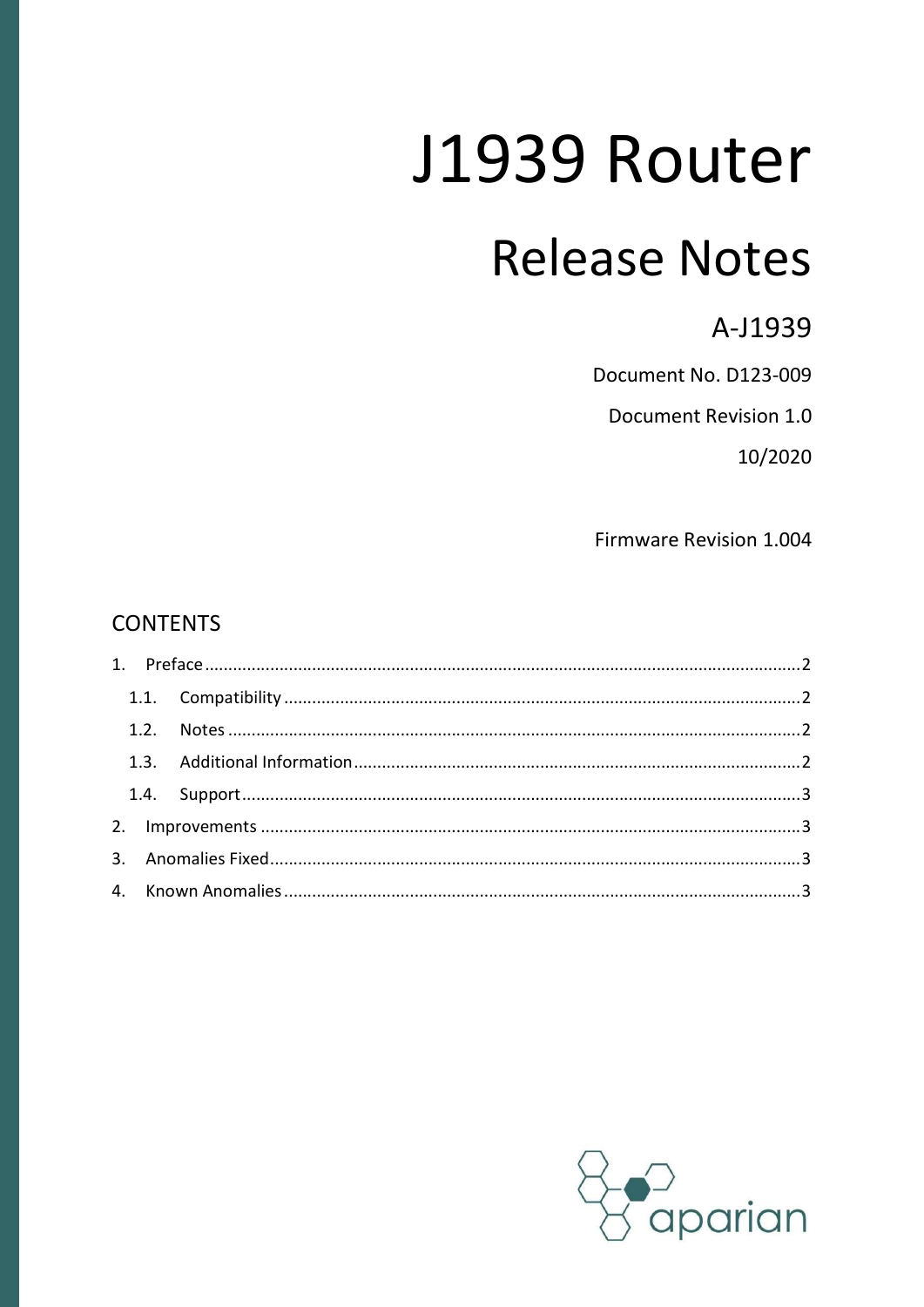# 1. PREFACE

#### 1.1. COMPATIBILITY

Firmware revision 1.004 of the J1939 Router will require the following compatible versions:

| Software | Version         |
|----------|-----------------|
| Slate    | 1.050 and later |

#### 1.2. NOTES

The following should be noted:

- Firmware upgrades will be done using Aparian's Slate software.
- Aparian flash files have an . $afb$  extension.
- Slate can also be used to set the initial network parameters using its DHCP server.
- Should any interruptions cause the module to not complete the firmware upgrade the module will return to Safe Mode. The user can then re-flash the module with the application firmware. See the user manual for more information regarding Safe Mode.

#### 1.3. ADDITIONAL INFORMATION

The following resources contain additional information that can assist the user with the module installation and operation.

| <b>Resource</b>          | Link                                                              |
|--------------------------|-------------------------------------------------------------------|
| Slate Installation       | http://www.aparian.com/software/slate                             |
| J1939 Router User Manual |                                                                   |
| J1939 Router Datasheet   | http://www.aparian.com/products/j1939router                       |
| Example Code & UDTs      |                                                                   |
|                          | www.cisco.com/c/en/us/td/docs/video/cds/cde/cde205 220 420/instal |
| Ethernet wiring standard | lation/guide/cde205 220 420 hig/Connectors.html                   |
| SAE J1939 Standards      | http://www.sae.org/standardsdev/groundvehicle/j1939a.htm          |